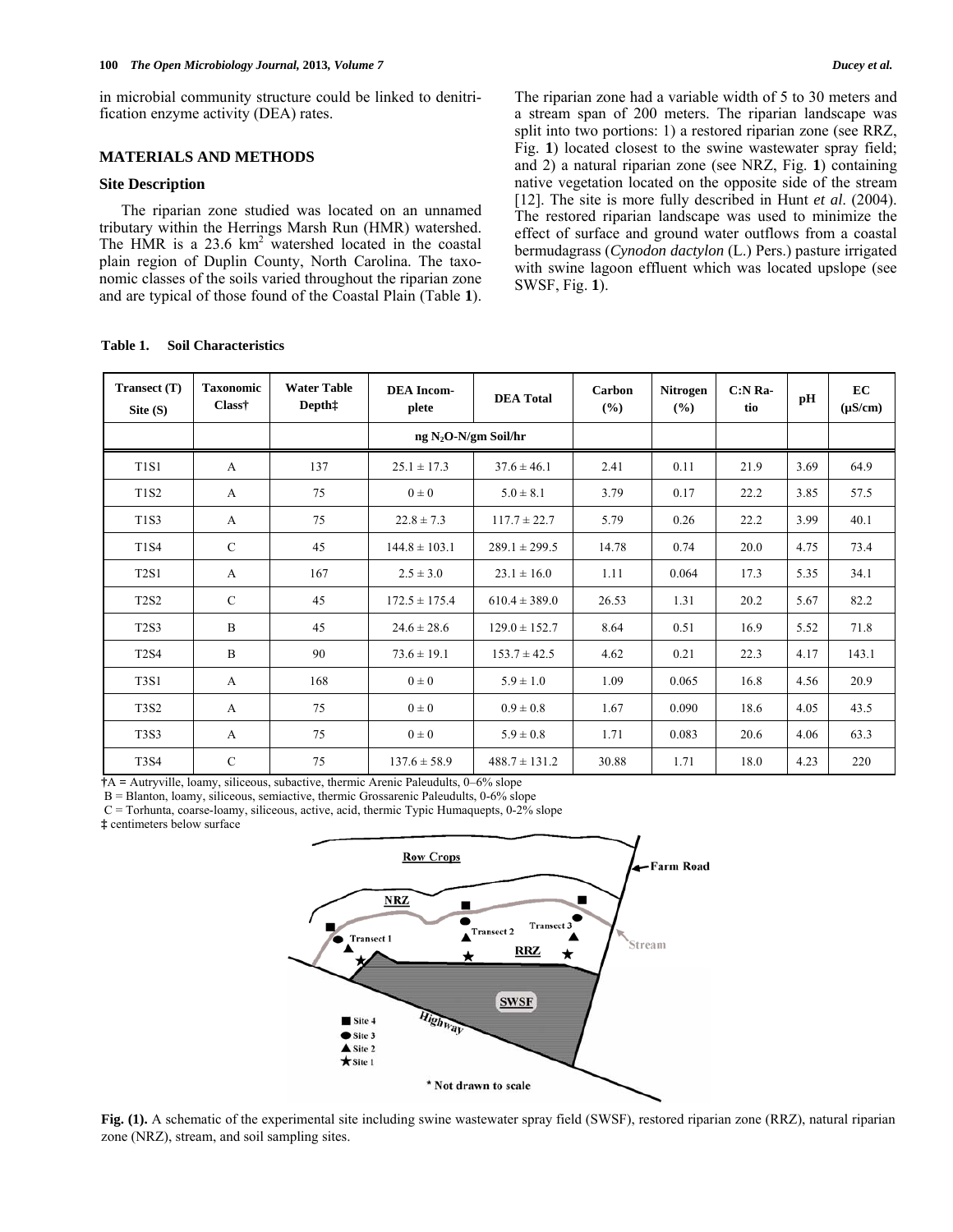## **Soil Sample Collection and Analysis**

 Soil samples were collected from four sites on three transects (three sites in the restored riparian zone and one site in the natural riparian zone) in October 2006. Soil surface samples (5 cm diameter, 15 cm depth) were collected in triplicate. Samples were placed in plastic bags, stored on ice, transported to the laboratory, and stored overnight at 4°C. Total carbon and nitrogen were determined by analysis with a Model CN2000 analyzer (LECO, St. Joseph, MI). Soil pH and EC values were determined using a 1:2 ratio of soil to deionized water and measured with an AP50 pH/Ion/Conductivity meter (Denver Instrument Company, Arvada, CO).

#### **Denitrification Enzyme Activity**

 Denitrification enzyme activity (DEA) was measured by the acetylene blockage method [5] as modified by Hunt [12]. All analyses were performed in triplicate runs, with each run containing two bottles per sample. Bottles measuring incomplete denitrification, received 5 mL of chloramphenicol (1 g  $L^{-1}$ ) to inhibit protein synthesis, whereas bottles measuring total denitrification, received 5 mL of chloramphenicol (1 g  $L^{-1}$ ) as well as 15 mL acetylene (produced from calcium carbide) to block denitrification at the nitrous oxide phase addition. Rates of  $N_2O$  accumulation were expressed on a dry

#### **Table 2. Primers and Plasmids Used in this Study**

soil weight basis.

#### **DNA Extraction**

DNA from each site was extracted from 1.0 g of soil using a SoilMaster DNA Extraction Kit (Epicentre, Madison, WI) according to manufacturer specifications. This extraction was further treated to remove the PCR-inhibiting, humic acid contaminants. To this end, the entire SoilMaster prep was concentrated to a total volume of 50 µl, mixed with 6 µl DNA loading buffer (20% w/v sucrose, 0.01% w/v Orange G), and run on a 0.5% agarose gel for 45 minutes. The gel was stained with SYBR Safe to visualize the DNA, excised from the gel, and purified using an UltraClean GelSpin DNA Extraction Kit (MO BIO Laboratories, Inc., Carlsbad, CA) according to manufacturer specifications. Final DNA quantity and quality were determined via Biophotometer (Eppendorf, Hamburg, Germany), and electrophoresis on a 1% agarose gel stained with SYBR Safe (Invitrogen, Carlsbad, CA).

## **16S rDNA Gene Library Construction, Sequence, and Phylogenetic Analysis**

 Primers used for 16S rDNA gene library construction are listed in Table **2**. DNA sequences were analyzed and edited using Geneious (version 4.5.4, Biomatters Ltd., Auckland, New Zealand, [15]). Chimeric sequences were identified using the programs CHECK\_CHIMERA [16] and Bellerophon [17]. Sequence alignments were performed using

| <b>Primers</b> | Sequence $(5'$ to $3')$            | <b>Target</b>                                    | Tmt            | <b>Reaction Tm</b> | Reference          |
|----------------|------------------------------------|--------------------------------------------------|----------------|--------------------|--------------------|
| $amoA-1F$      | GGGGTTTCTACTGGTGGT                 | 54.1 °C<br>amoA<br>58.8 °C                       | 54 °C          | $[47]$             |                    |
| amoAr NEW      | <b>CCCCTCBGSAAAVCCTTCTTC</b>       |                                                  |                |                    | $[48]$             |
| 1F nirK        | GGMATGGTKCCSTGGCA                  | 58.0 °C<br>$53^{\circ}$ C<br>nirK<br>52.8 °C     |                | [49]               |                    |
| nirK5R         | <b>GCCTCGATCAGRTTRTGG</b>          |                                                  |                |                    | $[49]$             |
| cd3aF_nirS     | GTSAACGTSAAGGARACSGG               | nirS                                             | 57.1 °C        | $55^{\circ}$ C     | [50]               |
| R3cd_nirS      | GASTTCGGRTGSGTCTTGA                |                                                  | 55.8 °C        |                    | [50]               |
| nosZF          | CGYTGTTCMTCGACAGCCAG               | 58.6 °C<br>nosZ<br>$63.1 \text{ °C}$             |                | $55^{\circ}$ C     | $\lceil 51 \rceil$ |
| $nosZ-1622R$   | CGSACCTTSTTGCCSTYGCG               |                                                  |                |                    | $[50]$             |
| 515F           | TGCCAGCAGCCGCGGTAA                 | 63.3 °C<br>16S v4-v5 region<br>$65.1 \text{ °C}$ | $55^{\circ}$ C | $[52]$             |                    |
| 927R           | CTTGTGCGGGCCCCCGTCAATTC            |                                                  |                |                    | $[53]$             |
|                |                                    |                                                  |                |                    |                    |
| Plasmids       | Characteristics                    | Accession No.                                    |                |                    |                    |
| pCPDamoA1      | pCR4.1-TOPO carrying amoA fragment | HQ674785                                         |                |                    | $[25]$             |
| pCPDnirS1      | pCR4.1-TOPO carrying nirS fragment | HO674783                                         |                |                    | $[25]$             |
| pCPDnirK1      | pCR4.1-TOPO carrying nirK fragment | HQ674782                                         |                |                    | $[25]$             |
| pCPDnosZ1      | pCR4.1-TOPO carrying nosZ fragment | HQ674784                                         |                |                    | $[25]$             |
| pCPDv4v5       | pCR4.1-TOPO carrying 16S fragment  | HO674781                                         |                |                    | $[25]$             |

†Tm = Melting temperature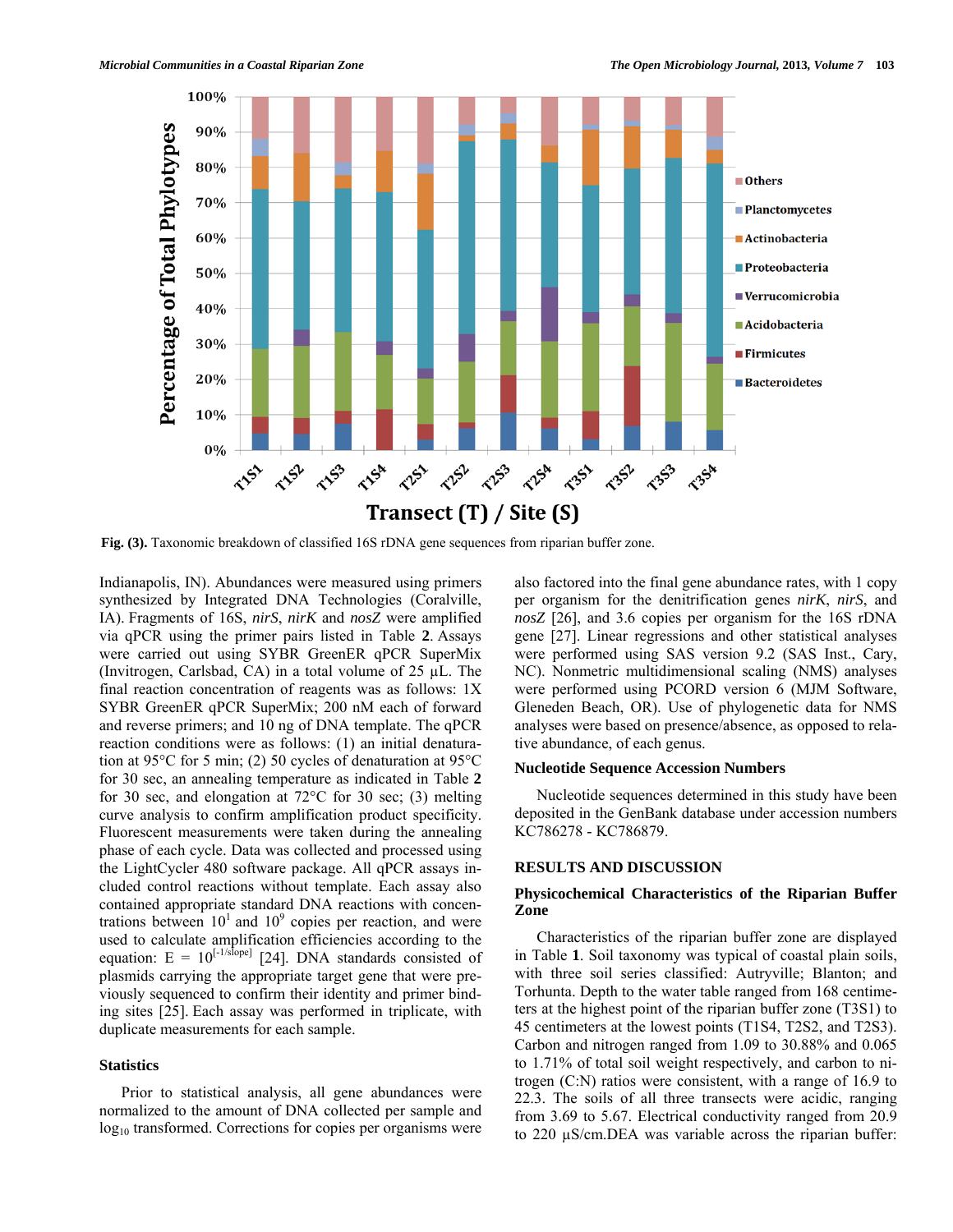| <b>Site</b>       | Library     | Number of Sequences (N) | OTUs <sup>a</sup> (O) |
|-------------------|-------------|-------------------------|-----------------------|
| Transect 1 Site 1 | <b>T1S1</b> | 84                      | 42                    |
| Transect 1 Site 2 | <b>T1S2</b> | 77                      | 44                    |
| Transect 1 Site 3 | <b>T1S3</b> | 68                      | 27                    |
| Transect 1 Site 4 | T1S4        | 72                      | 26                    |
| Transect 2 Site 1 | T2S1        | 85                      | 69                    |
| Transect 2 Site 2 | <b>T2S2</b> | 76                      | 64                    |
| Transect 2 Site 3 | <b>T2S3</b> | 77                      | 66                    |
| Transect 2 Site 4 | <b>T2S4</b> | 90                      | 65                    |
| Transect 3 Site 1 | <b>T3S1</b> | 91                      | 64                    |
| Transect 3 Site 2 | <b>T3S2</b> | 85                      | 59                    |
| Transect 3 Site 3 | <b>T3S3</b> | 91                      | 75                    |
| Transect 3 Site 4 | <b>T3S4</b> | 90                      | 53                    |

**Table 3. Results of 16S rDNA Gene Libraries** 

 $a -$  Based on 97% sequence similarity

incomplete DEA ranged from 0 to 172.5 ng  $N_2O-N$  gm soil h<sup>-1</sup>; total DEA ranged from 0.9 to 610.4 N<sub>2</sub>O-N gm soil h<sup>-1</sup>. Previously Hunt *et al*. demonstrated that carbon, depth to water table, and nitrogen were the most highly correlated factors to DEA [12]. Regression analysis of DEA against the riparian buffer zone physicochemical characteristics revealed that carbon was the most important factor for both incomplete ( $r^2 = 0.799$ ;  $P < 0.0001$ ) and total ( $r^2 = 0.930$ ;  $P <$ 0.0001) DEA.

## **Construction of 16S rDNA gene Libraries**

 Soil microbial communities from each of the twelve sites were analyzed by PCR amplification of total DNA extracts with universal bacterial primers. For each of the twelve libraries obtained, a total of 96 clones were selected randomly for sequencing of the V4 and V5 regions of the 16S rDNA gene. A total of 1,152 clones were sequenced, 27 of which were omitted from the study after being identified as putative chimeras by CHIMERA\_CHECK and Bellopheron, with an additional 17 removed as sequencing failures. Removal of redundant sequences (100% identity) from the same site only, identified a total of 986 novel, partial 16S rDNA sequences for use in downstream analysis. Comparison of clone sequences with GenBank using BLAST revealed sequence similarities between the ranges of 88 and 100 percent.

# **Bacterial Community Analysis**

 After processing, the partial 16S rDNA gene sequences were binned into operational taxonomic units (OTUs) based on a >97% sequence similarity to other sequences from the same sample site; this resulted in a total of 654 OTUs (Table **3**). We opted for a >97% sequence similarity threshold for two reasons: first, it generally correlates with the 70% DNA-DNA hybridization binding criterion used as the gold standard to identify new bacterial species [28]; and second, it is a frequently used taxonomic threshold, allowing for comparison to other data sets. After generation of the OTUs, the bacterial libraries were analyzed down to the genus level. For all libraries the rarefaction curves failed to plateau, indicating that within these samples the number of sequenced clones failed to exhaust the microbial diversity (Fig. **2**). Phylogenetic comparison was also performed on all classifiable OTUs to closely related isolates (Fig. **4** through **13**).

# *(i) Proteobacteria*

 The dominant bacterial division represented in the libraries was the *Proteobacteria* that accounted for 42.8% (280 of 654) of all OTUs (Fig. **3**). When the *Proteobacteria* were categorized by subclass, the  $\alpha$ - and  $\gamma$ - subclasses were the major constituents, accounting for 19.42% (127 OTUs; Fig. **4**) and 13.00% (85 OTUs; Fig. **5**) of all OTUs respectively. The β- (37 OTUs, 5.66%; Fig. **6**) and δ- (24 OTUs, 3.67%; Fig. **7**) proteobacterial OTUs were represented in lesser proportions. The identification of a large number of OTUs classified as α-*Proteobacteria* has been demonstrated in previous studies of acidic soils. Rheims *et al*. showed a high proportion of α-*Proteobacteria* from a peat bog [29], while McCaig *et al*. demonstrated a predominance of α-*Proteobacteria* in mildly acidic grasslands [30]. These results are consistent with the riparian buffers acidic soils. Of the 127 OTUs classifiable to the  $\alpha$ - subclass, 41 and 46 OTUs belonged to the orders *Rhizobiales* and *Rhodospirillales* respectively. Clones that composed OTUs with these classifications were found in 11 of the 12 sites, with T1S3 as the exception. Species within these orders have a wide range of phenotypic characteristics, from nitrogen fixation, to methanotrophy, to phototrophy [31].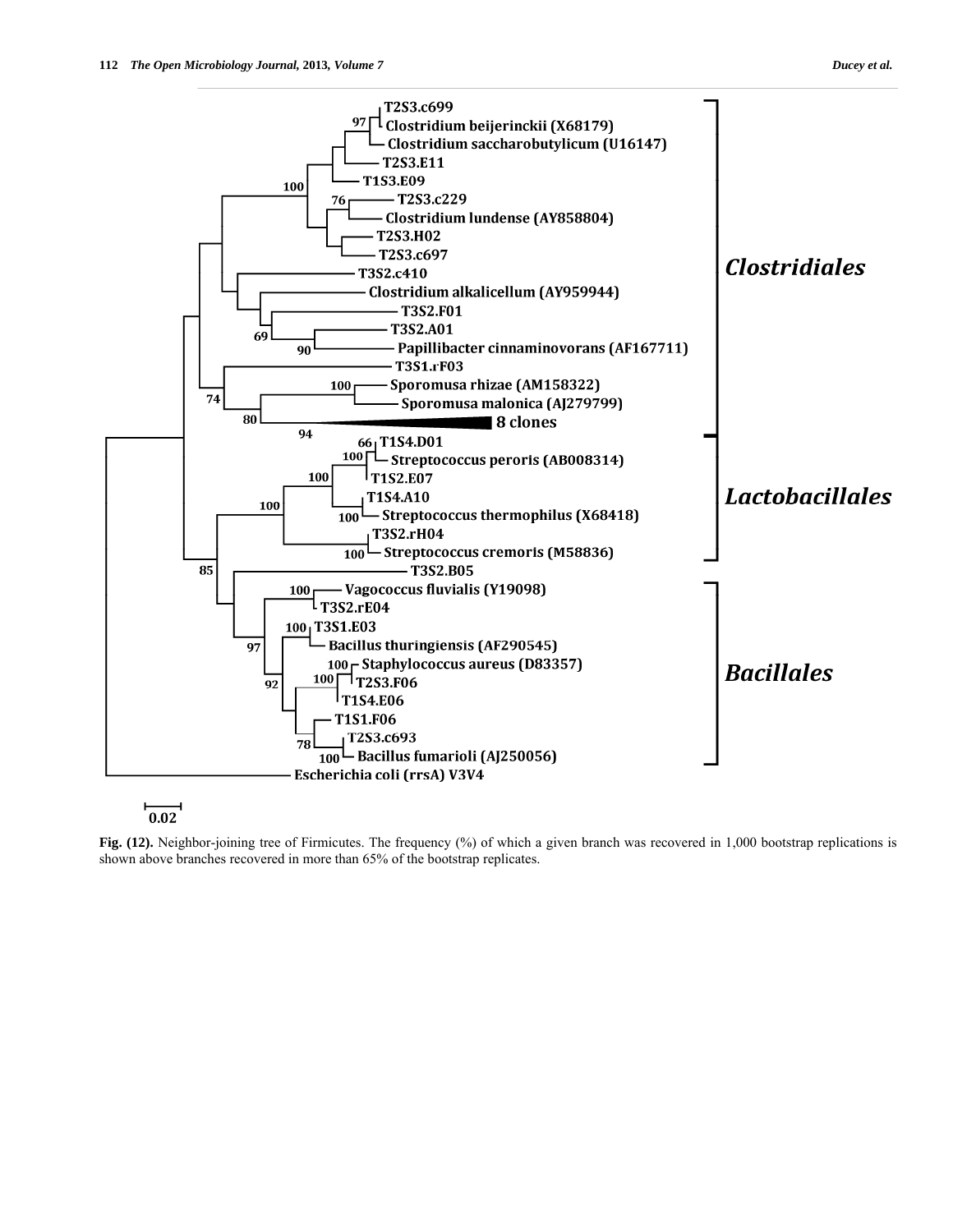

**Fig. (13).** Neighbor-joining tree of Bacteroidetes. The frequency (%) of which a given branch was recovered in 1,000 bootstrap replications is shown above branches recovered in more than 65% of the bootstrap replicates.

*Spirochaetes,* and TM7 divisions were dispersed throughout the libraries (Fig. **10**). For the *Firmicutes*-associated OTUs, approximately two-thirds (18 out of 29) classified to the order *Clostridiales*. For OTUs classified as *Bacteroidetes*, the majority (19 out of 39) classified as *Sphingobacteriaceae*.

## **Microbial Community Structure and Relationship to Denitrification**

 When examining the microbial community structure of the riparian buffer zone in the context of denitrification, only the phylum *Proteobacteria,* taken as a whole, showed a statistically significant, positive relationship with both incomplete ( $r^2 = 0.43$ ,  $P = 0.02$ ) and total denitrification ( $r^2 = 0.62$ ,  $P = 0.002$ ). This was not altogether surprising given that in one study, the α-, β-, and γ-*Proteobacteria* represented 88% of the species (out of 344 total) harboring functional denitrification genes [44]. Therefore one could reasonably predict that an increase in the relative abundance of microorganisms commonly identified with denitrification would result in a concomitant increase in denitrification potential. It should be noted however that this observation was dependent upon grouping the proteobacterial subclasses together; when taken individually, no statistically significant relationship could be found. This may relate into what Cao *et al*. referred to as a

"functionally complementary" link between denitrifier subcommunities within an overall population, each of which become active under different environmental conditions [45]. Since the denitrification enzyme assay produces an ideal environment for denitrification activity, differences in natural behavior (i.e., temporal gene regulation) between these subcommunities may have been masked.

 Additionally, spatial analysis using nonmetric multidimensional scaling (NMS) revealed that soil series played a role in the microbial community structure of the studied riparian buffer zone (Fig. **14**). Sites composed of the Torhunta soil series clustered separately from sites composed of Autryville and Blanton soils. This mirrored DEA results where the three Torhunta soils exhibited the highest incomplete (iDEA) and total (tDEA) denitrification enzyme activity. Three of the four soils with high DEA rates correspond to sites located in the natural riparian zone (NRZ; Fig. **1**) area. These sites are separated from the restored riparian zone (RRZ; Fig. **1**) by a stream, and are closer to a field planted with row crops as opposed to the swine wastewater spray field. That eight of the nine remaining plots located in the RRZ – with the exception of T2S2 as a "hot spot" – all have low rates of both iDEA and tDEA appears to indicate that heavy loading rates of ammonia, in the form of swine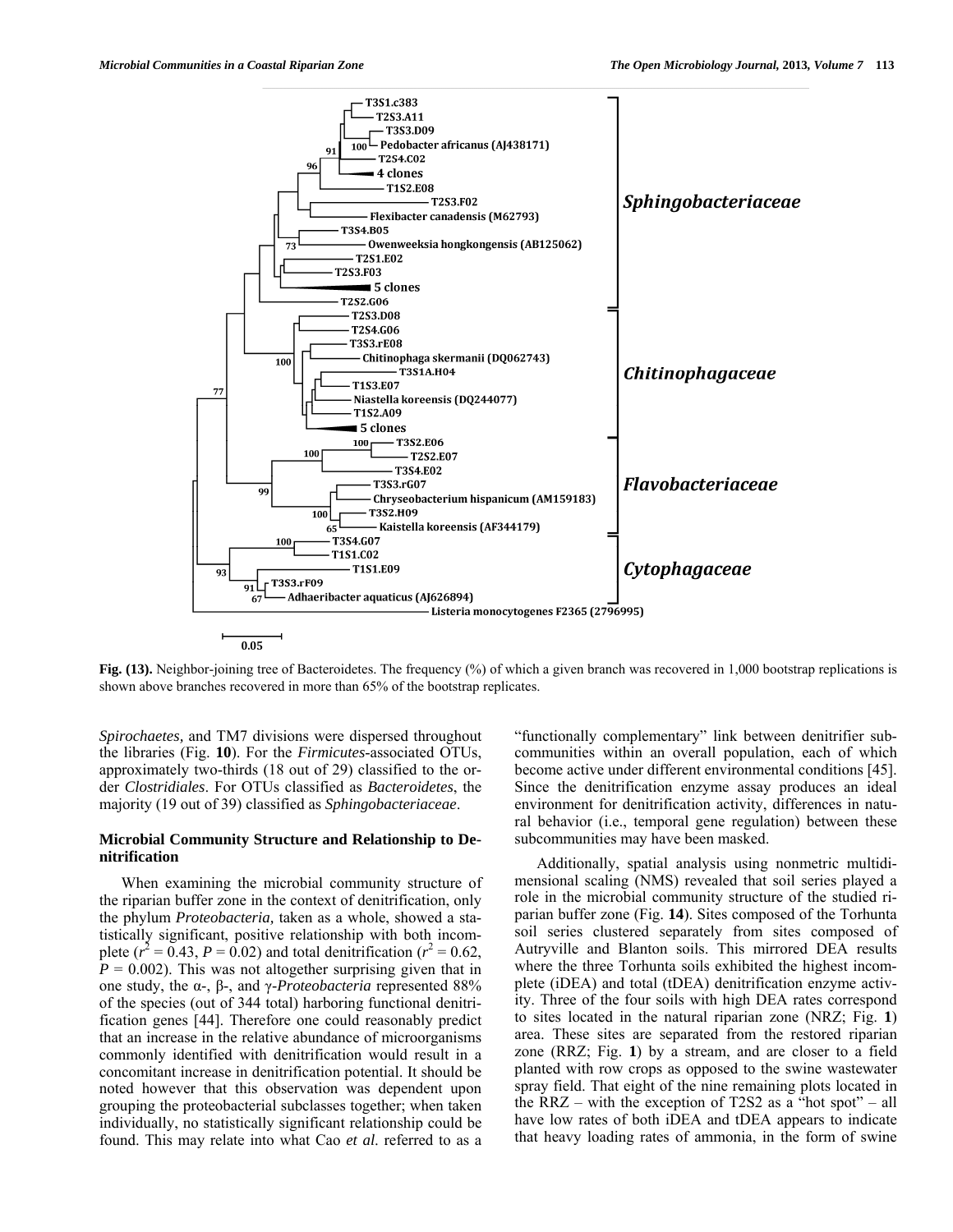manure, onto the spray field is not impacting the surrounding riparian buffer zone and resulting in high potentially high rates of nitrous oxide emissions.

# **Abundance of Denitrification Genes**

 Given this spatial connection between denitrification and microbial community structure, we further examined this relationship by looking at the abundances of genes involved in denitrification. To this aim we focused on *nirK* and *nirS*, genes which encode for separate nitric oxide reductases, and *nosZ* which encodes nitrous oxide reductase. Using qPCR we detected these genes in all the soils tested (Fig. **15**). Relative abundances, when compared to 16S rDNA (Fig. **15**) ranged from 0.02% to 1.46% (mean of 0.50%) for *nosZ*, 0.28% to 7.07% (mean of 2.28%) for *nirS*, and 0.32% to 15.64% (mean of 3.41%) for *nirK*. Additionally, there was a close relationship for both the total (Fig. 15;  $\tilde{r}^2 = 0.42$ ,  $P =$ 0.02) and relative  $(r^2 = 0.92, P = 0.0001)$  abundances of



**Fig. (14).** Nonmetric multidimensional scaling graph.



**Fig. (15).** qPCR results.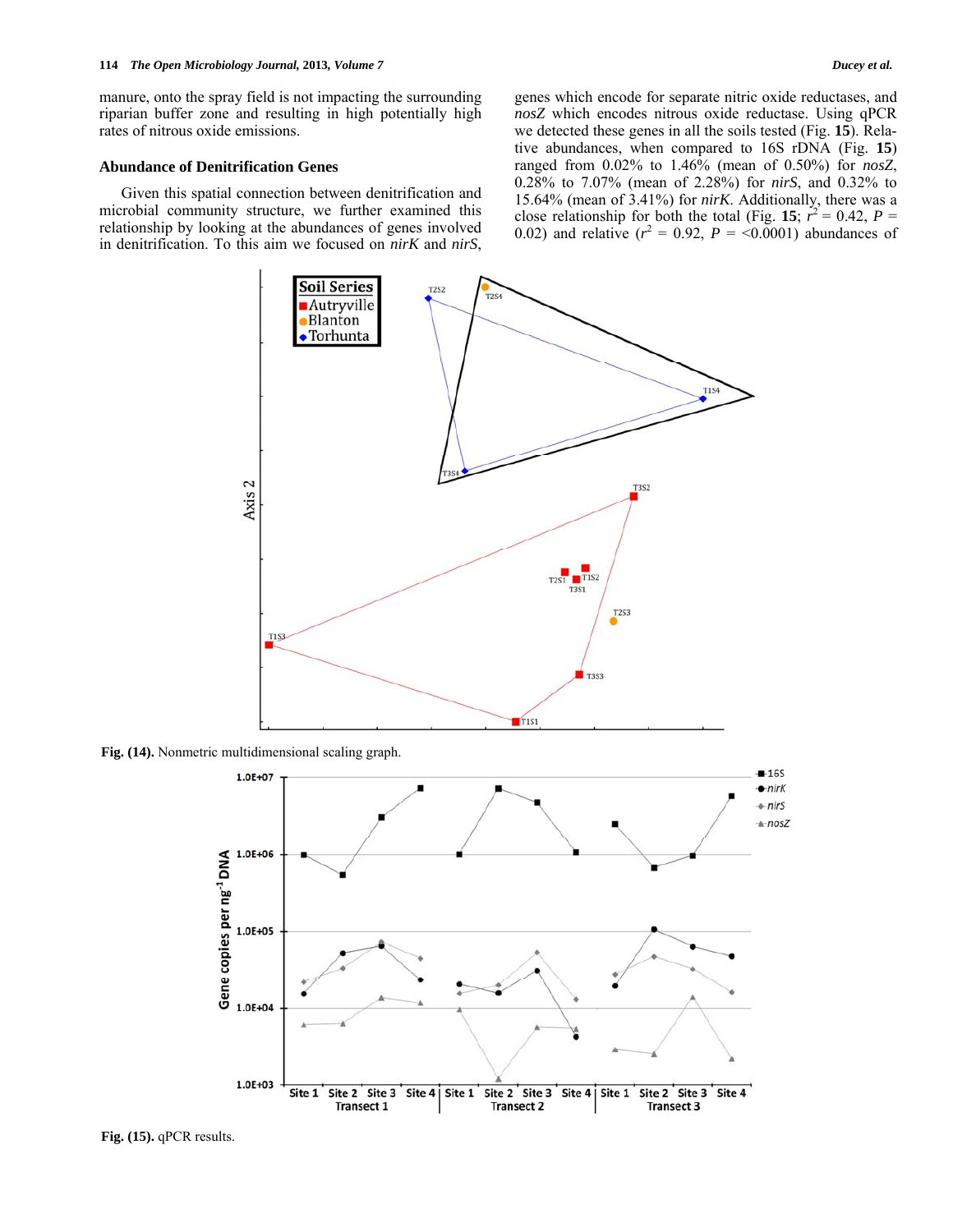

**Fig. (16).** NMS graph of qPCR.

*nirK* and *nirS* across the twelve sites studied; a pattern demonstrated in other ecosystems [46]. Relationships between environmental variables and gene abundances for *nirK*, *nirS,*  and *nosZ* were not identified. However, relationships between total bacterial abundance with C  $(r^2 = 0.58, P =$ 0.003), N ( $r^2 = 0.57$ ,  $P = 0.004$ ), and pH ( $r^2 = 0.32$ ,  $P = 0.05$ ) were identified. In regards to DEA, *nirK*, *nirS,* and *nosZ* all failed to demonstrate a statistically significant relationship, whereas total bacterial abundances exhibited a significant positive linear relationship with both incomplete ( $r^2 = 0.57$ ,  $P = 0.004$ ) and total ( $r^2 = 0.60$ ,  $P = 0.003$ ) DEA.

 Spatial analysis demonstrated a pattern between environmental variables and denitrification gene abundances (Fig. **16**) similar to that between environmental variables and microbial community structure (Fig. **14**). Once again, samples taken from the Torhunta soils clustered separately from those samples collected from the Autryville and Blanton sites; this clustering of these four sites coincided with the four highest iDEA and tDEA rates found at the studied location. Additionally, the three sites located in the NRZ clustered closely together, and indicates again that, with the exception of one "hot spot" in the RRZ (T2S2), there appears to be minimal impact of heavily loading the spray field with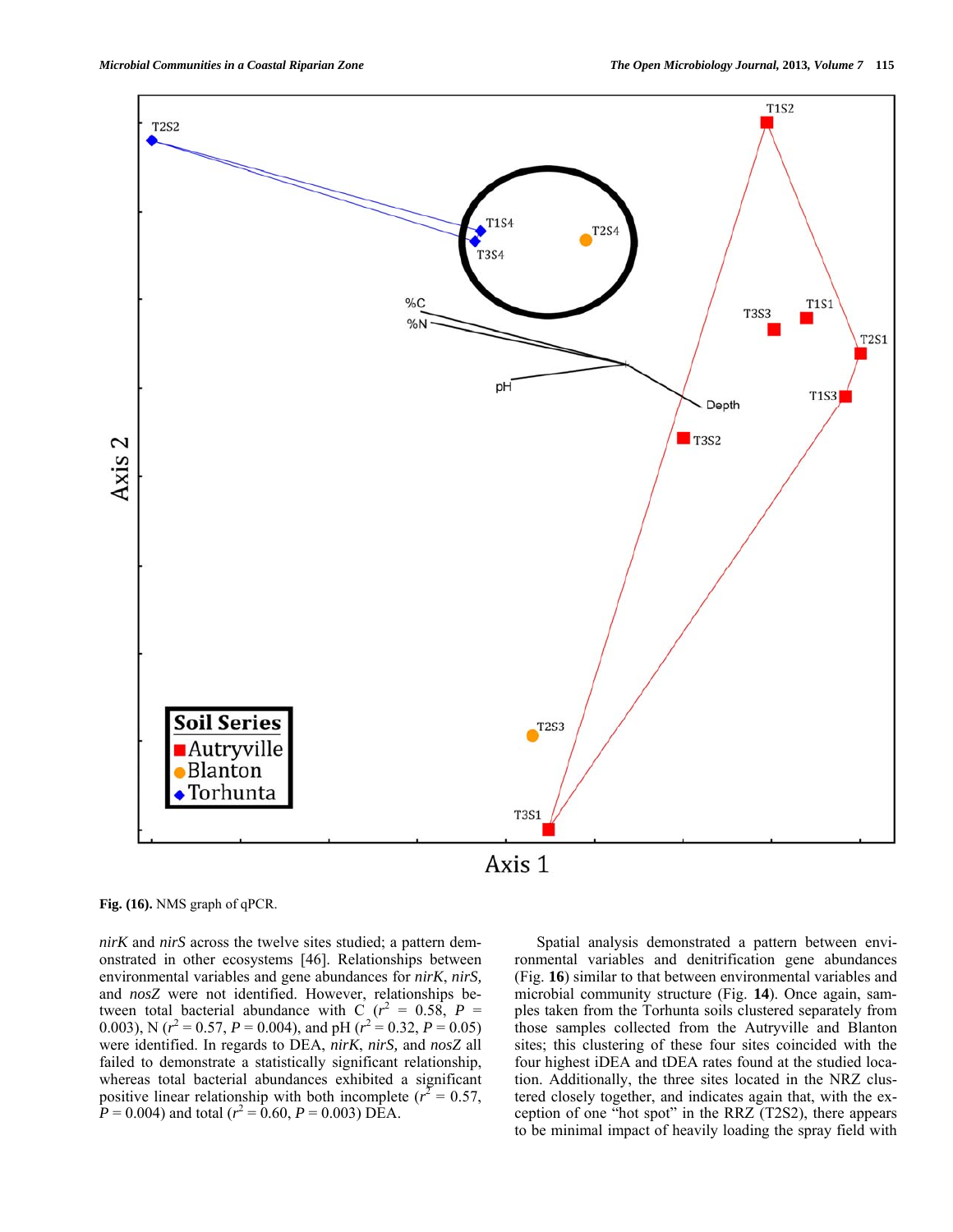swine manure, at least in terms of potential nitrous oxide emissions. These results indicates that while the individual genes themselves failed to demonstrate relationships with DEA, the gene abundance profiles *in toto* from each site could be used to infer enzymatic activity.

# **CONFLICT OF INTEREST**

 The authors confirm that this article content has no conflicts of interest.

## **ACKNOWLEDGEMENTS**

 Our thanks go to Dr. David Dyer, Dr. Allison Gillaspy, and the Laboratory for Genomics and Bioinformatics at the University of Oklahoma Health Sciences Center, Oklahoma City, OK, as well as Dr. Brian Scheffler and Fanny Liu of the USDA-ARS MSA Genomics Laboratory, Stoneville, MS, for DNA sequencing. We would like to thank Dr. Jarrod Miller for assistance with soil taxonomy.

 The mention of firm names or trade products does not imply that they are endorsed or recommended by the U. S. Department of Agriculture over other firms or similar products not mentioned.

## **REFERENCES**

- [1] Broadmeadow S, Nisbet TR. The effects of riparian forest management on the freshwater environment: a literature review of best management practice. Hydrol Earth Syst Sci 2004; 8: 286-305.
- [2] Hill AR. Nitrate removal in stream riparian zones. J Environ Qual 1996; 25: 743-55.
- [3] Lowrance R. Groundwater nitrate and denitrification in a coastal plain riparian forest. J Environ Qual 1992; 21: 401-5.
- [4] Lowrance R, Vellidis G, Hubbard RK. Wetlands and aquatic processes: Denitrification in a restored riparian forest wetland. J Environ Qual 1995; 24: 808-15.
- [5] Tiedje JM. Denitrifier enzyme activity (DEA). In: al. RWWe, editor. 2<sup>nd</sup> ed. Madison, WI.: ASA and SSSA; 1994; pp. 256-7.
- [6] Cavigelli MA, Robertson GP. The functional significance of denitrifier community composition in a terrestrial ecosystem. Ecology 2000; 81: 1402-14.
- [7] Holtan-Hartwig L, Dörsch P, Bakken LR. Comparison of denitrifying communities in organic soils: Kinetics of NO3/- and N2O reduction. Soil Biol Biochem 2000; 32: 833-43.
- [8] Martin TL, Trevors JT, Kaushik NK. Soil microbial diversity, community structure and denitrification in a temperate riparian zone. Biodivers Conserv 1999; 8: 1057-78.
- [9] Rich JJ, Myrold DD. Community composition and activities of denitrifying bacteria from adjacent agricultural soil, riparian soil, and creek sediment in Oregon, USA. Soil Biol Biochem 2004; 36: 1431-41.
- [10] Hefting MM, Bobbink R, Janssens MP. Spatial variation in denitrification and N2O emission in relation to nitrate removal efficiency in a n-stressed riparian buffer zone. Ecosystems 2006; 9: 550-63.
- [11] Hunt PG, Matheny TA, Ro KS. Nitrous oxide accumulation in soils from riparian buffers of a coastal plain watershed carbon/nitrogen ratio control. J Environ Qual 2007; 36: 1368-76.
- [12] Hunt PG, Matheny TA, Stone KC. Denitrification in a coastal plain riparian zone contiguous to a heavily loaded swine wastewater spray field. J Environ Qual 2004; 33: 2367-74.
- [13] Cicerone RJ. Changes in stratospheric ozone. Science 1987; 237: 35-42.
- [14] Torsvik V, Ovreas L, Thingstad TF. Prokaryotic diversity- magnitude, dynamics, and controlling factors. Science 2002; 296: 1064-6.
- [15] Drummond AJ, Ashton B, Cheung M*, et al.* Geneious [computer program].version 3.6.2. Auckland (NZ): Biomatters, Ltd. 2007.
- [16] Cole JR, Chai B, Farris RJ*, et al.* The ribosomal database project (RDP-II): introducing myRDP space and quality controlled public data. Nucleic Acids Res 2007; 35: D169-72.
- [17] Huber T, Faulkner G, Hugenholtz P. Bellerophon: a program to detect chimeric sequences in multiple sequence alignments. Bioinformatics 2004; 20: 2317-9.
- [18] Edgar RC. MUSCLE: multiple sequence alignment with high accuracy and high throughput. Nucleic Acids Res 2004; 32: 1792- 7.
- [19] Altschul SF, Gish W, Miller W*, et al.* Basic local alignment search tool. J Mol Biol 1990; 215: 403-10.
- [20] Wang Q, Garrity GM, Tiedje JM*, et al.* Naive Bayesian classifier for rapid assignment of rRNA sequences into the new bacterial taxonomy. Appl Environ Microbiol 2007; 73: 5261-7.
- [21] Holland SM. Analytical Rarefaction [computer program].version 1.3. Athens (GA): University of Georgia 2003.
- [22] Gomez AK, Gomez AA. Statistical procedures for agricultural research.  $2^{nd}$  ed. New York, NY: John Wiley & Sons 1984.
- [23] Tamura K, Dudley J, Nei M*, et al.* MEGA4: Molecular Evolutionary Genetics Analysis (MEGA) software version 4.0. Mol Biol Evol 2007; 24: 1596-9.
- [24] Pfaffl MW. A new mathematical model for relative quantification in real-time RT-PCR. Nucleic Acids Res 2001; 29: e45.
- [25] Ducey TF, Shriner AD, Hunt PG. Nitrification and denitrification gene abundances in swine wastewater anaerobic lagoons. J Environ Qual 2011; 40: 610-9.
- [26] Kandeler E, Deiglmayr K, Tscherko D*, et al.* Abundance of *narG*, *nirS*, *nirK*, and *nosZ* genes of denitrifying bacteria during primary successions of a glacier foreland. Appl Environ Microbiol 2006; 72: 5957-62.
- [27] Klappenbach JA, Saxman PR, Cole JR*, et al.* rrndb: the Ribosomal RNA Operon Copy Number Database. Nucleic Acids Res 2001; 29: 181-4.
- [28] Gevers D, Cohan FM, Lawrence JG*, et al.* Opinion: Re-evaluating prokaryotic species. Nat Rev Microbiol 2005; 3: 733-9.
- [29] Rheims H, Rainey FA, Stackebrandt E. Molecular biological evidence for the occurrence of uncultured members of the actinomycete line of descent in different environments and geographical locations. J Ind Microbiol 1996; 17: 159-69.
- [30] McCaig AE, Glover LA, Prosser JI. Molecular analysis of bacterial community structure and diversity in unimproved and improved upland grass pastures. Appl Environ Microbiol 1999; 65: 1721-30.
- [31] Dworkin M, Falkow S, Rosenberg H*, et al.* The Prokaryotes: A handbook on the biology of bacteria.  $3<sup>rd</sup>$  ed. Dworkin M, Ed. New York, NY: Springer, 2006.
- [32] Byappanahalli M, Fowler M, Shively D*, et al.* Ubiquity and persistence of Escherichia coli in a Midwestern coastal stream. Appl Environ Microbiol 2003; 69: 4549-55.
- [33] Solo-Gabriele HM, Wolfert MA, Desmarais TR*, et al.* Sources of *Escherichia coli* in a coastal subtropical environment. Appl Environ Microbiol 2000; 66: 230-7.
- [34] Jensen BB. Methanogenesis in monogastric animals. Environ Monit Assess 1996; 42: 99-112.
- [35] Itoh M, Ohte N, Koba K, et al. Hydrologic effects on methane dynamics in riparian wetlands in a temperate forest catchment. J Geophys Res G 2007; 112.
- [36] Jones RT, Robeson MS, Lauber CL*, et al.* A comprehensive survey of soil acidobacterial diversity using pyrosequencing and clone library analyses. ISME J 2009; 3: 442-53.
- [37] Lee SH, Ka JO, Cho JC. Members of the phylum Acidobacteria are dominant and metabolically active in rhizosphere soil. FEMS Microbiol Lett 2008; 285: 263-9.
- [38] Hartman WH, Richardson CJ, Vilgalys R*, et al.* Environmental and anthropogenic controls over bacterial communities in wetland soils. Proc Natl Acad Sci U S A 2008; 105: 17842-7.
- [39] Wagner M, Horn M. The Planctomycetes, Verrucomicrobia, Chlamydiae and sister phyla comprise a superphylum with biotechnological and medical relevance. Curr Opin Biotechnol 2006; 17: 241-9.
- [40] Youssef NH, Elshahed MS. Diversity rankings among bacterial lineages in soil. ISME J 2009; 3: 305-13.
- [41] Schmid M, Walsh K, Webb R*, et al. Candidatus* "Scalindua brodae", sp. nov., *Candidatus* "Scalindua wagneri", sp. nov., two new species of anaerobic ammonium oxidizing bacteria. Syst Appl Microbiol 2003; 26: 529-38.